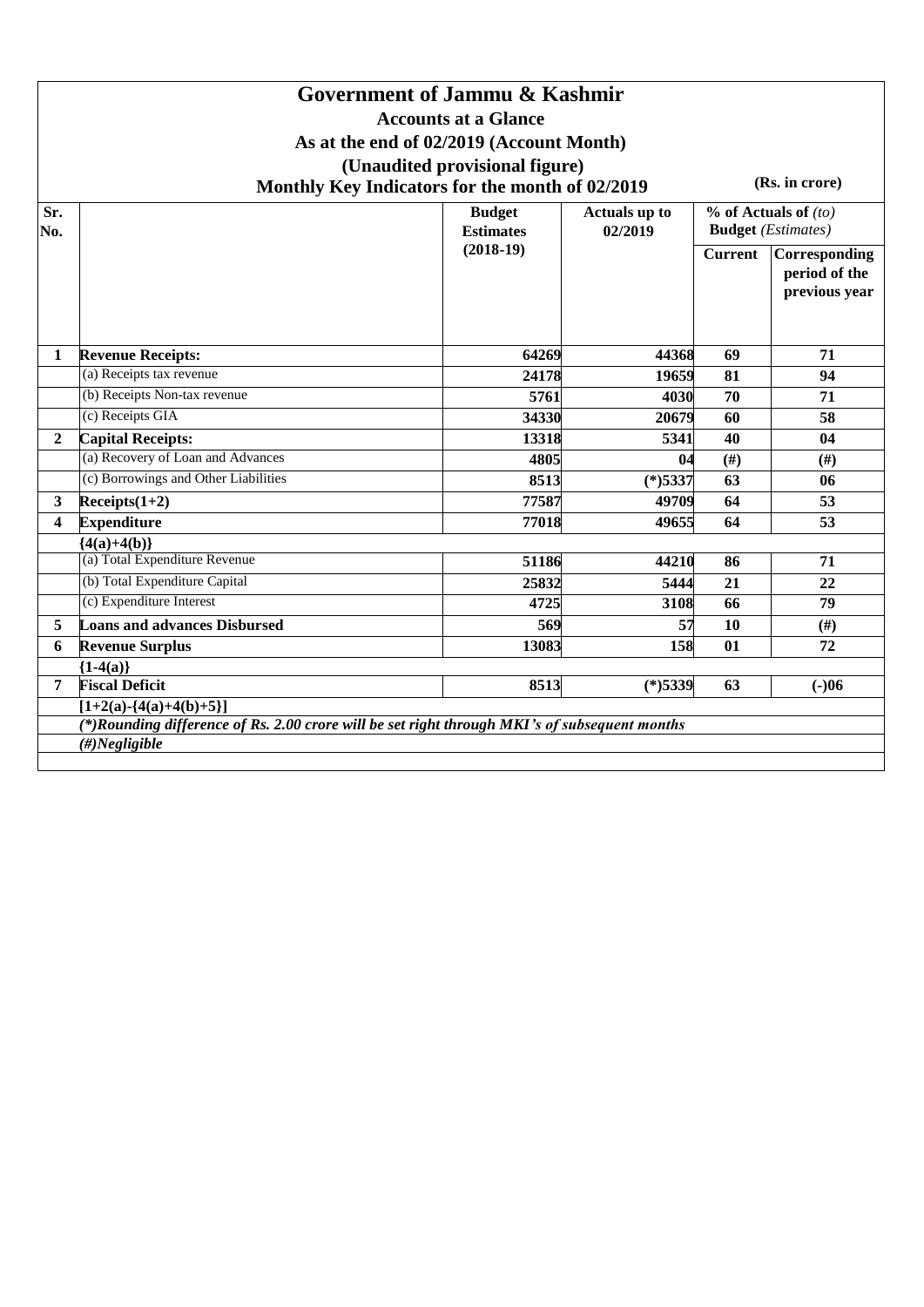|                  |                                             | <b>Monthly Trend</b>            |                |                           |
|------------------|---------------------------------------------|---------------------------------|----------------|---------------------------|
|                  |                                             | (Format of Progressive Figures) |                |                           |
|                  |                                             |                                 |                | (Rs. in crore)            |
|                  |                                             | <b>Receipt tax revenue</b>      |                |                           |
| <b>Month</b>     | 2018-19                                     |                                 | 2017-18        |                           |
|                  | Monthly $(\#)$                              | <b>Progressive</b> $(\#)$       | Monthly $(\#)$ | <b>Progressive</b> $(\#)$ |
| <b>April</b>     | 1727                                        | 1727                            | 1157           | 1157                      |
| <b>May</b>       | 1703                                        | 3430                            | 1277           | 2434                      |
| June             | 1537                                        | 4967                            | 1224           | 3658                      |
| <b>July</b>      | 2075                                        | 7041                            | 2822           | 6480                      |
| <b>August</b>    | 1768                                        | 8809                            | 1366           | 7846                      |
| <b>September</b> | 1777                                        | 10586                           | 1597           | 9444                      |
| <b>October</b>   | 1634                                        | 12220                           | 2038           | 11482                     |
| <b>November</b>  | 1803                                        | 14023                           | 1894           | 13376                     |
| <b>December</b>  | 2143                                        | 16166                           | 1569           | 14945                     |
| <b>January</b>   | 1914                                        | 18080                           | 1728           | 16673                     |
| February         | 1579                                        | 19659                           | 1757           | 18430                     |
| <b>March</b>     |                                             | ٠                               | 3647           | 22077                     |
|                  | (#) All figures rounded to nearest of Crore |                                 |                |                           |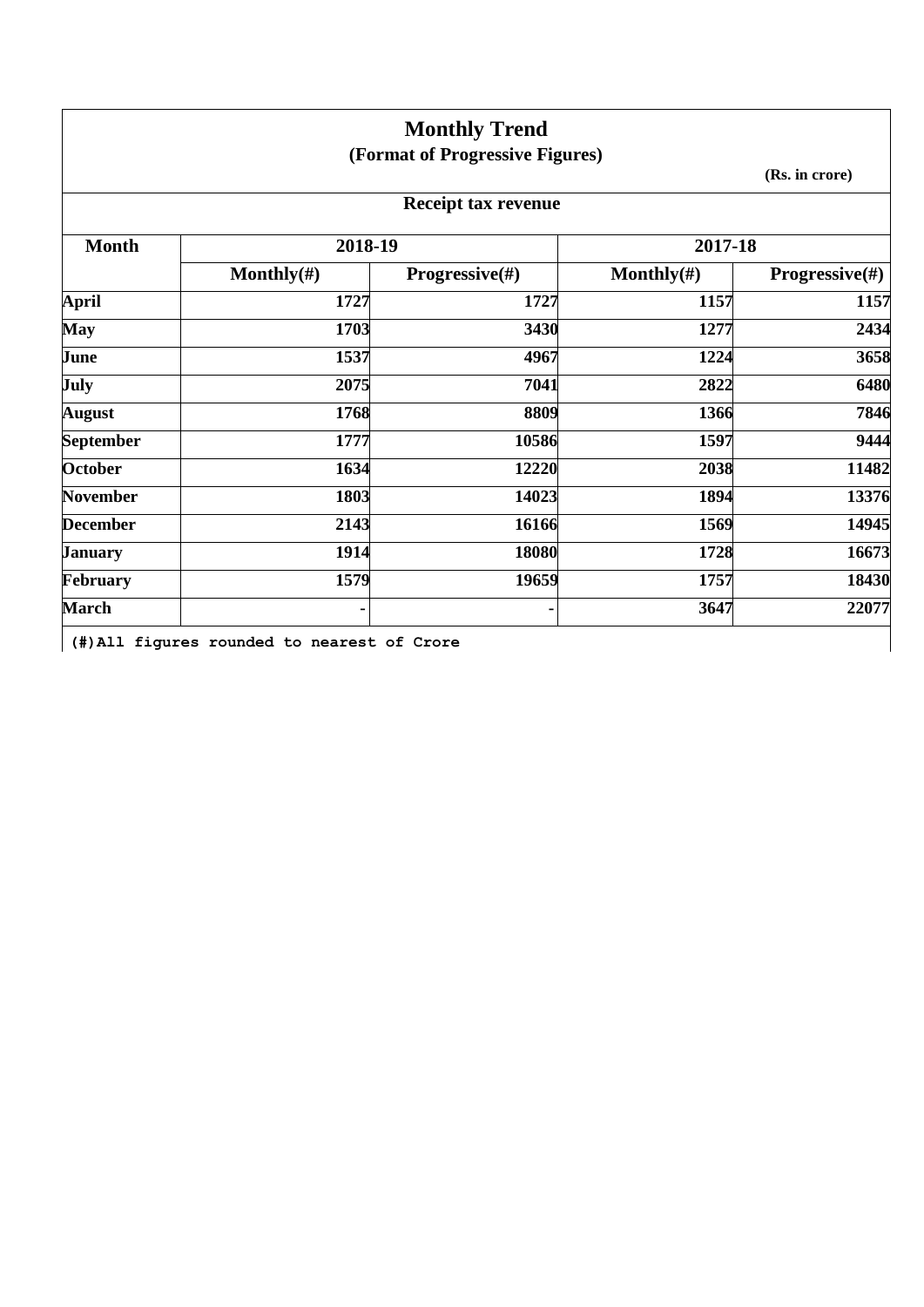|                  |                | <b>Monthly Trend</b>            |                |                           |
|------------------|----------------|---------------------------------|----------------|---------------------------|
|                  |                | (Format of Progressive Figures) |                |                           |
|                  |                |                                 |                | (Rs. in crore)            |
|                  |                | <b>Receipt Non-tax revenue</b>  |                |                           |
| <b>Month</b>     | 2018-19        |                                 | 2017-18        |                           |
|                  | Monthly $(\#)$ | Progressive(#)                  | Monthly $(\#)$ | <b>Progressive</b> $(\#)$ |
| <b>April</b>     | 206            | 206                             | 352            | 352                       |
| <b>May</b>       | 240            | 446                             | 367            | 719                       |
| June             | 354            | 800                             | 258            | 976                       |
| July             | 283            | 1083                            | 336            | 1312                      |
| <b>August</b>    | 234            | 1317                            | 283            | 1595                      |
| <b>September</b> | 408            | 1724                            | 276            | 1871                      |
| <b>October</b>   | 234            | 1958                            | 197            | 2068                      |
| <b>November</b>  | 375            | 2333                            | 942            | 3010                      |
| <b>December</b>  | 427            | 2760                            | 299            | 3309                      |
| <b>January</b>   | 362            | 3122                            | 223            | 3533                      |
| February         | 908            | 4030                            | 222            | 3755                      |
| <b>March</b>     |                | ٠                               | 729            | 4484                      |

**(#)All figures rounded to nearest of Crore**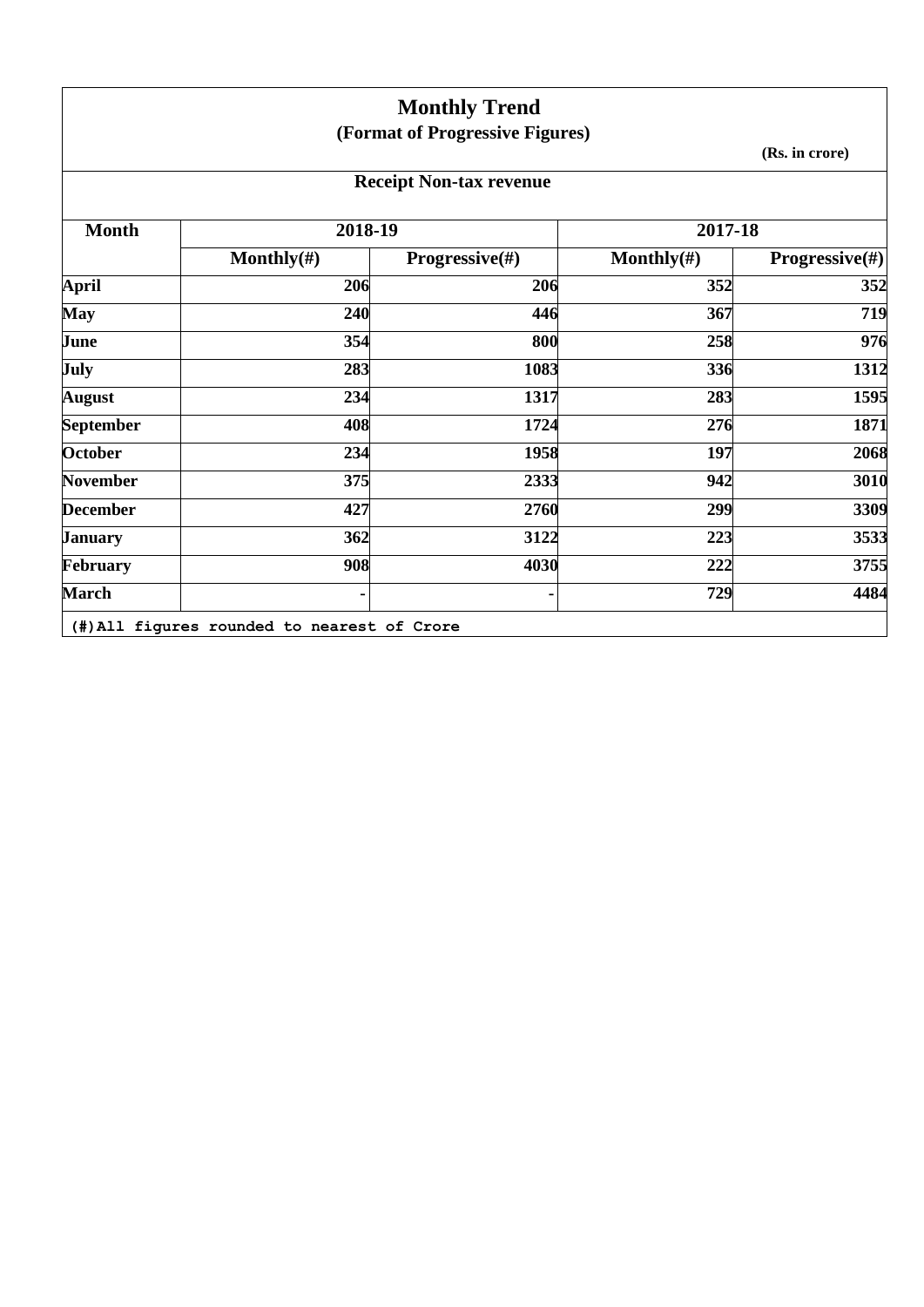|                  |                                             | <b>Monthly Trend</b><br>(Format of Progressive Figures) |                |                           |
|------------------|---------------------------------------------|---------------------------------------------------------|----------------|---------------------------|
|                  |                                             |                                                         |                | (Rs. in crore)            |
|                  |                                             | <b>Receipt GIA</b>                                      |                |                           |
| <b>Month</b>     | 2018-19                                     |                                                         | 2017-18        |                           |
|                  | Monthly $(\#)$                              | <b>Progressive</b> $(\#)$                               | Monthly $(\#)$ | <b>Progressive</b> $(\#)$ |
| <b>April</b>     | 1318                                        | 1318                                                    | 200            | 200                       |
| May              | 1851                                        | 3168                                                    | 2151           | 2351                      |
| June             | 1815                                        | 4983                                                    | 1988           | 4339                      |
| July             | 2567                                        | 7550                                                    | 3674           | 8013                      |
| <b>August</b>    | 1646                                        | 9197                                                    | 1212           | 9225                      |
| <b>September</b> | 2736                                        | 11932                                                   | 1781           | 11006                     |
| <b>October</b>   | 1180                                        | 13113                                                   | 1184           | 12190                     |
| <b>November</b>  | 1793                                        | 14905                                                   | 1639           | 13829                     |
| <b>December</b>  | 1842                                        | 16748                                                   | 1728           | 15557                     |
| <b>January</b>   | 1779                                        | 18527                                                   | 1102           | 16660                     |
| <b>February</b>  | 2152                                        | 20679                                                   | 2423           | 19083                     |
| <b>March</b>     |                                             |                                                         | 2878           | 21961                     |
|                  | (#) All figures rounded to nearest of Crore |                                                         |                |                           |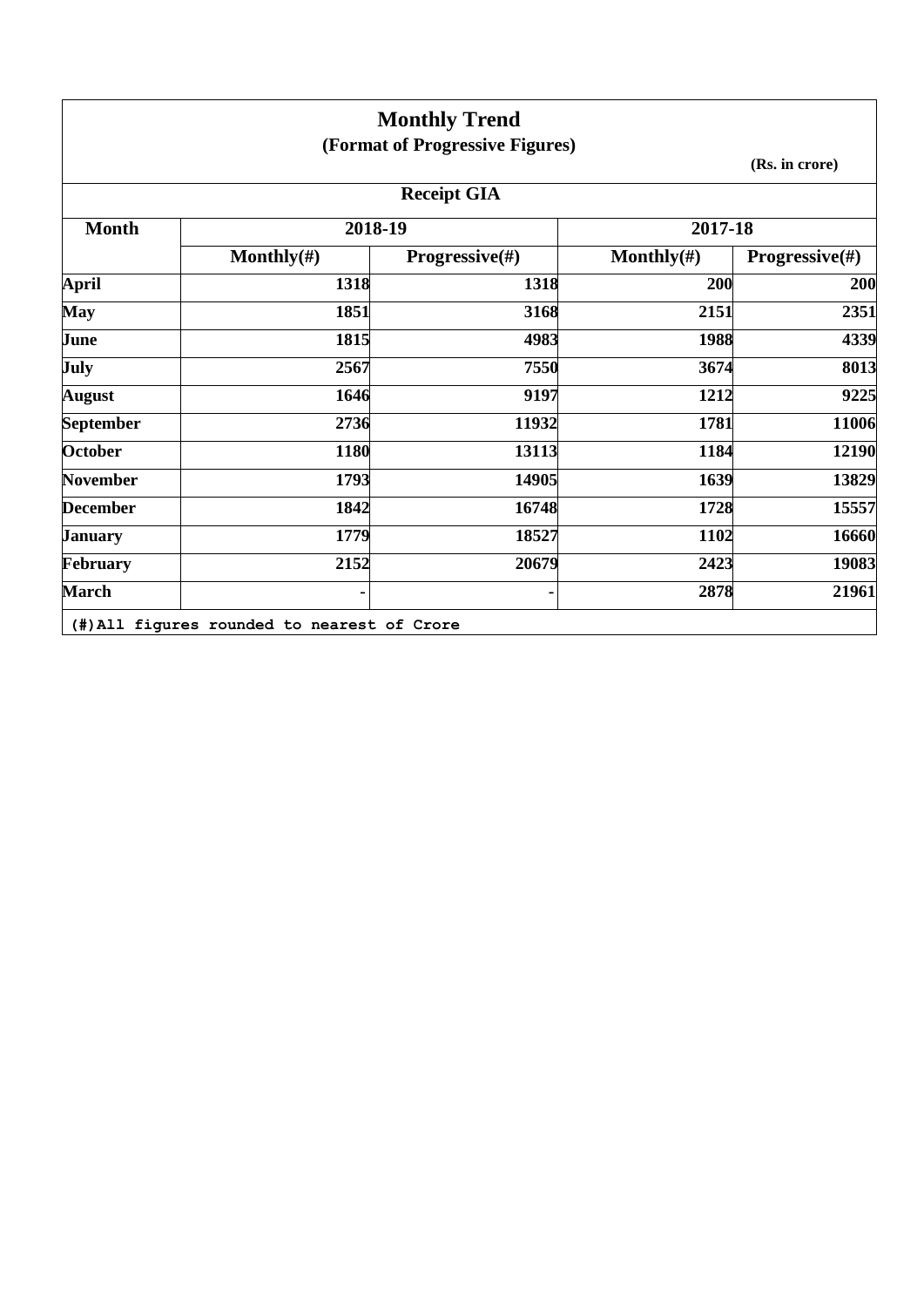|                  |                                             | <b>Monthly Trend</b><br>(Format of Progressive Figures) |                |                    |
|------------------|---------------------------------------------|---------------------------------------------------------|----------------|--------------------|
|                  |                                             |                                                         |                | (Rs. in crore)     |
|                  |                                             | <b>Recovery of Loan and Advances</b>                    |                |                    |
| <b>Month</b>     | 2018-19                                     |                                                         | 2017-18        |                    |
|                  | Monthly $(\#)$                              | <b>Progressive</b> $(\#)$                               | Monthly $(\#)$ | Progressive $(\#)$ |
| <b>April</b>     |                                             | $\blacksquare$                                          |                |                    |
| <b>May</b>       | 01                                          | 02                                                      |                |                    |
| June             |                                             | 02                                                      |                |                    |
| July             |                                             | 02                                                      |                | 01                 |
| <b>August</b>    |                                             | 02                                                      |                | 01                 |
| <b>September</b> |                                             | 02                                                      |                | 01                 |
| <b>October</b>   |                                             | 03                                                      |                | 01                 |
| <b>November</b>  |                                             | 03                                                      |                | 01                 |
| <b>December</b>  | 01                                          | 04                                                      |                | 01                 |
| <b>January</b>   |                                             | 04                                                      |                | 02                 |
| February         |                                             | 04                                                      | 02             | 04                 |
| <b>March</b>     |                                             |                                                         | 01             | 04                 |
|                  | (#) All figures rounded to nearest of Crore |                                                         |                |                    |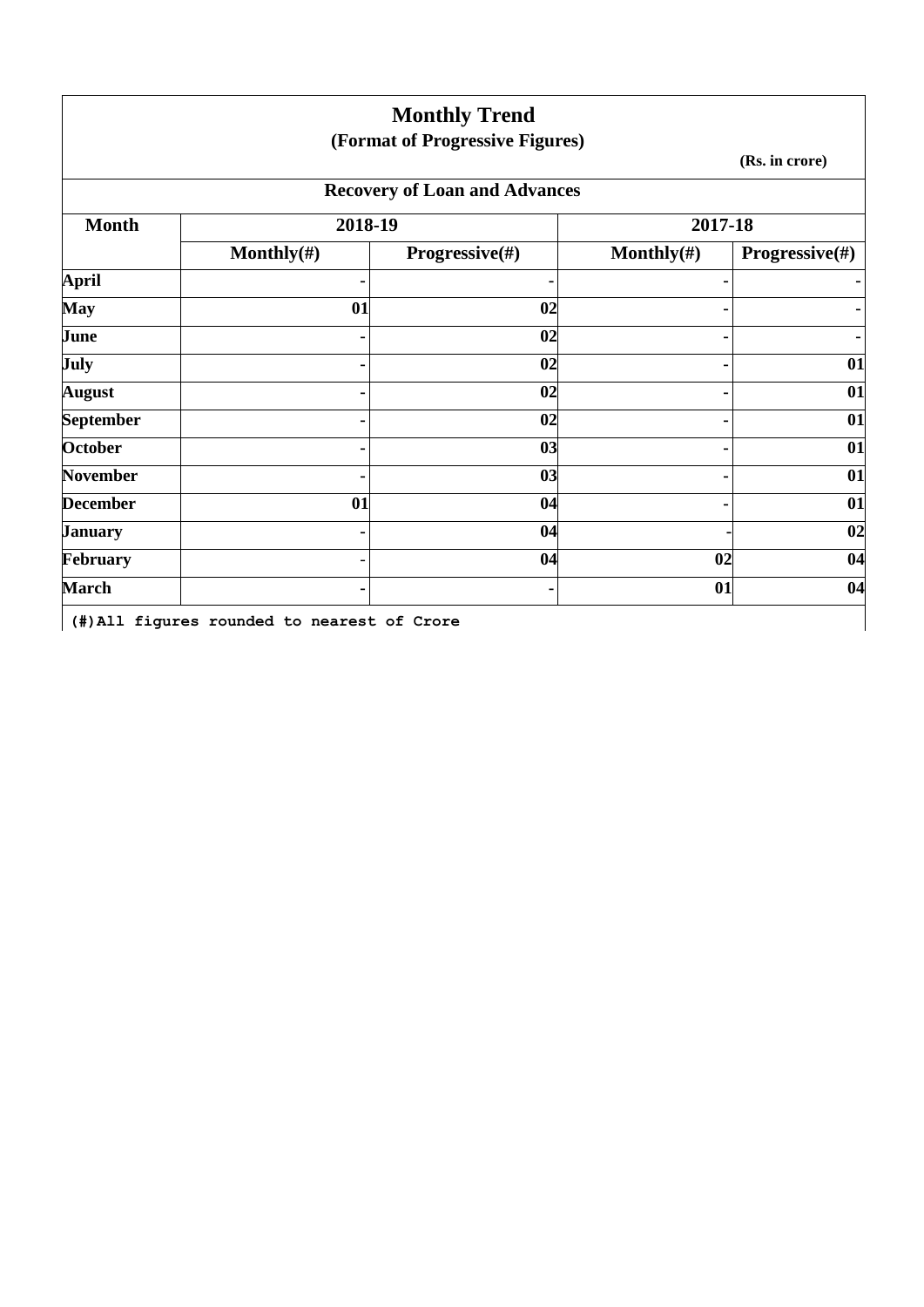|                  |                                             | <b>Monthly Trend</b>                   |                |                           |
|------------------|---------------------------------------------|----------------------------------------|----------------|---------------------------|
|                  |                                             | (Format of Progressive Figures)        |                |                           |
|                  |                                             |                                        |                | (Rs. in crore)            |
|                  |                                             | <b>Borrowing and Other Liabilities</b> |                |                           |
| <b>Month</b>     | 2018-19                                     |                                        | 2017-18        |                           |
|                  | Monthly $(\#)$                              | <b>Progressive</b> $(\#)$              | Monthly $(\#)$ | <b>Progressive</b> $(\#)$ |
| <b>April</b>     | $(-)292$                                    | $(-)292$                               | 443            | 443                       |
| <b>May</b>       | $(-)595$                                    | $(-)887$                               | 911            | 1354                      |
| June             | 784                                         | $(-)104$                               | 686            | 2040                      |
| July             | $(-)329$                                    | $(-)432$                               | $(-)3443$      | $(-)1403$                 |
| <b>August</b>    | 817                                         | 385                                    | 2364           | 960                       |
| <b>September</b> | $(-)555$                                    | $(-)169$                               | $(-)2009$      | $(-)1048$                 |
| <b>October</b>   | 1421                                        | 1252                                   | $(-)38$        | $(-)1086$                 |
| <b>November</b>  | 235                                         | 1487                                   | 866            | $(-)221$                  |
| <b>December</b>  | 124                                         | 1611                                   | $(-)568$       | $(-)789$                  |
| <b>January</b>   | 1610                                        | 3221                                   | 1174           | 385                       |
| <b>February</b>  | 2116                                        | 5337                                   | $(-)1189$      | $(-)804$                  |
| <b>March</b>     |                                             |                                        | 2423           | 1620                      |
|                  | (#) All figures rounded to nearest of Crore |                                        |                |                           |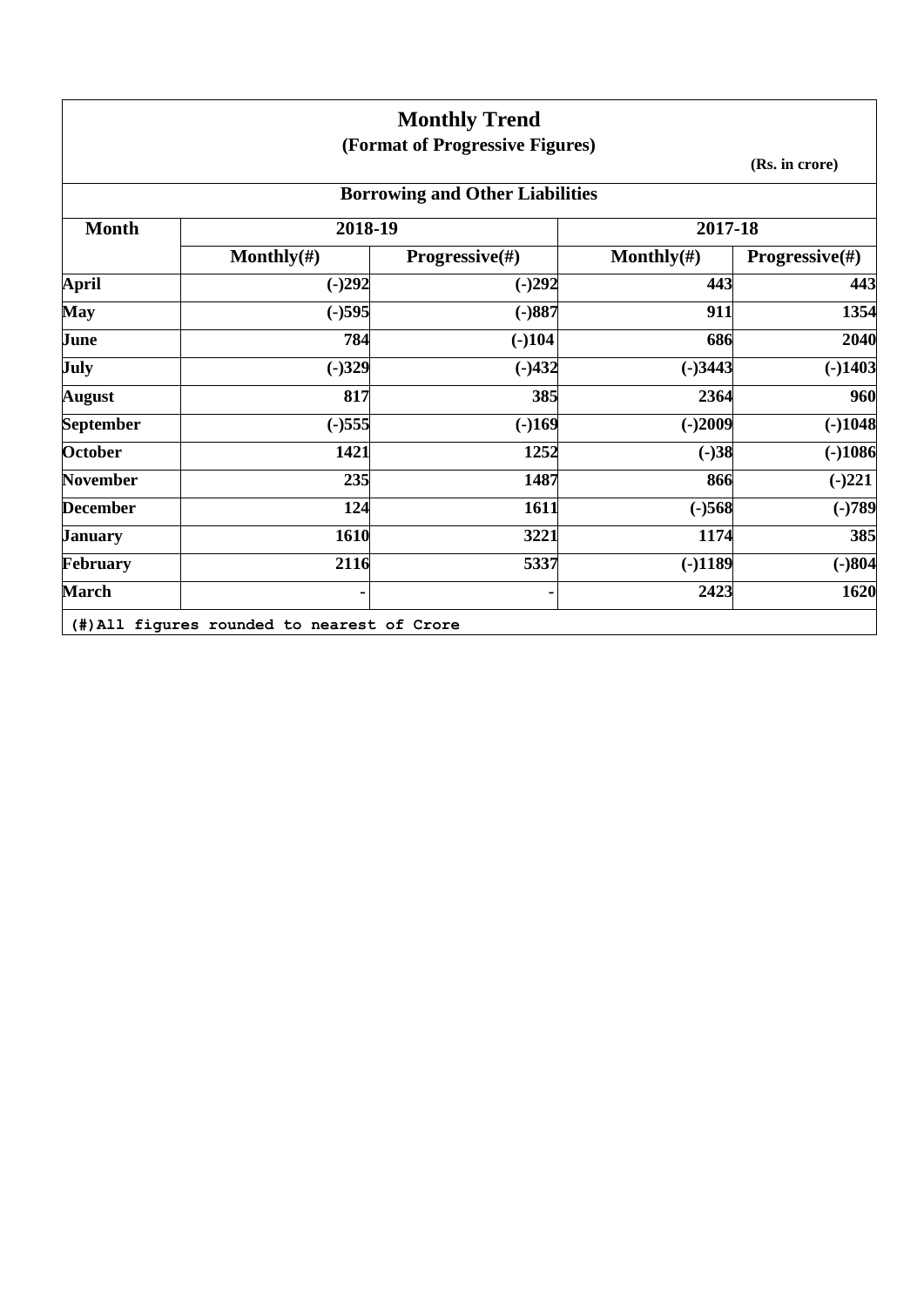|                  |                | <b>Monthly Trend</b>            |                |                           |
|------------------|----------------|---------------------------------|----------------|---------------------------|
|                  |                | (Format of Progressive Figures) |                | (Rs. in crore)            |
|                  |                | <b>Total Receipt</b>            |                |                           |
| <b>Month</b>     | 2018-19        |                                 | 2017-18        |                           |
|                  | Monthly $(\#)$ | Progressive(#)                  | Monthly $(\#)$ | <b>Progressive</b> $(\#)$ |
| <b>April</b>     | 2959           | 2959                            | 2152           | 2152                      |
| <b>May</b>       | 3200           | 6159                            | 4706           | 6858                      |
| June             | 4490           | 10648                           | 4156           | 11013                     |
| July             | 4596           | 15244                           | 3389           | 14403                     |
| <b>August</b>    | 4465           | 19710                           | 5225           | 19627                     |
| <b>September</b> | 4366           | 24075                           | 1645           | 21274                     |
| <b>October</b>   | 4469           | 28546                           | 3381           | 24655                     |
| <b>November</b>  | 4206           | 32751                           | 5341           | 29995                     |
| <b>December</b>  | 4537           | 37289                           | 3028           | 33023                     |
| <b>January</b>   | 5665           | 42954                           | 4227           | 37253                     |
| February         | 6755           | 49709                           | 3215           | 40468                     |
| <b>March</b>     |                |                                 | 9678           | 50146                     |

 $\overline{\phantom{a}}$ 

**(#)All figures rounded to nearest of Crore**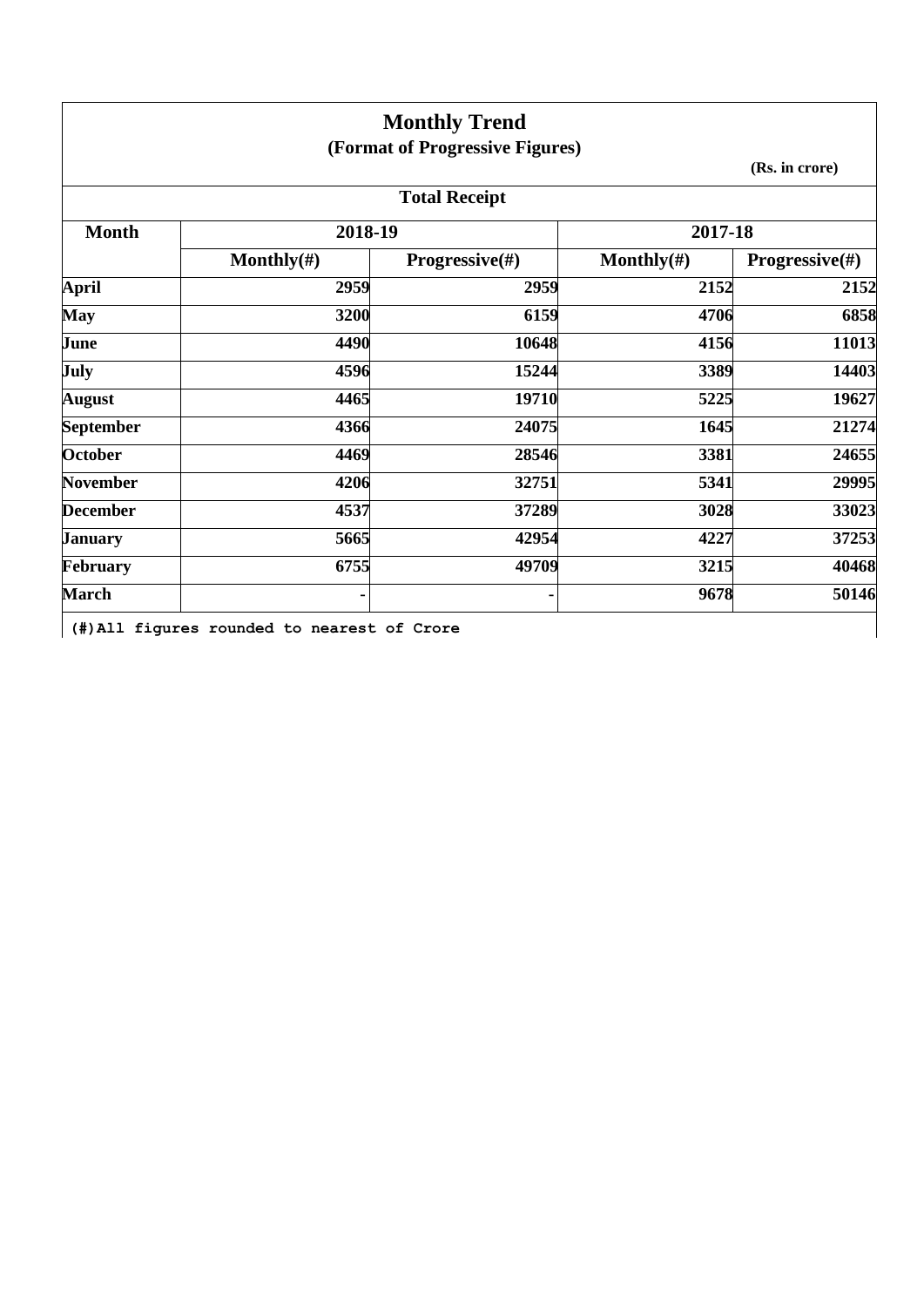|                  |                | <b>Monthly Trend</b>             |                |                           |
|------------------|----------------|----------------------------------|----------------|---------------------------|
|                  |                | (Format of Progressive Figures)  |                |                           |
|                  |                |                                  |                | (Rs. in crore)            |
|                  |                | <b>Total Expenditure Revenue</b> |                |                           |
| <b>Month</b>     | 2018-19        |                                  | 2017-18        |                           |
|                  | Monthly $(\#)$ | <b>Progressive</b> $(\#)$        | Monthly $(\#)$ | <b>Progressive</b> $(\#)$ |
| <b>April</b>     | 2819           | 2819                             | 1972           | 1972                      |
| <b>May</b>       | 3165           | 5983                             | 4231           | 6203                      |
| June             | 4223           | 10206                            | 3661           | 9864                      |
| July             | 3974           | 14181                            | 2666           | 12530                     |
| <b>August</b>    | 4096           | 18276                            | 4888           | 17418                     |
| <b>September</b> | 3645           | 21921                            | 1388           | 18806                     |
| <b>October</b>   | 4156           | 26077                            | 2822           | 21629                     |
| <b>November</b>  | 3619           | 29696                            | 4664           | 26292                     |
| <b>December</b>  | 3840           | 33537                            | 2411           | 28703                     |
| <b>January</b>   | 4927           | 38464                            | 3065           | 31768                     |
| February         | 5746           | 44210                            | 2795           | 34563                     |
| <b>March</b>     |                |                                  | 5431           | 39993                     |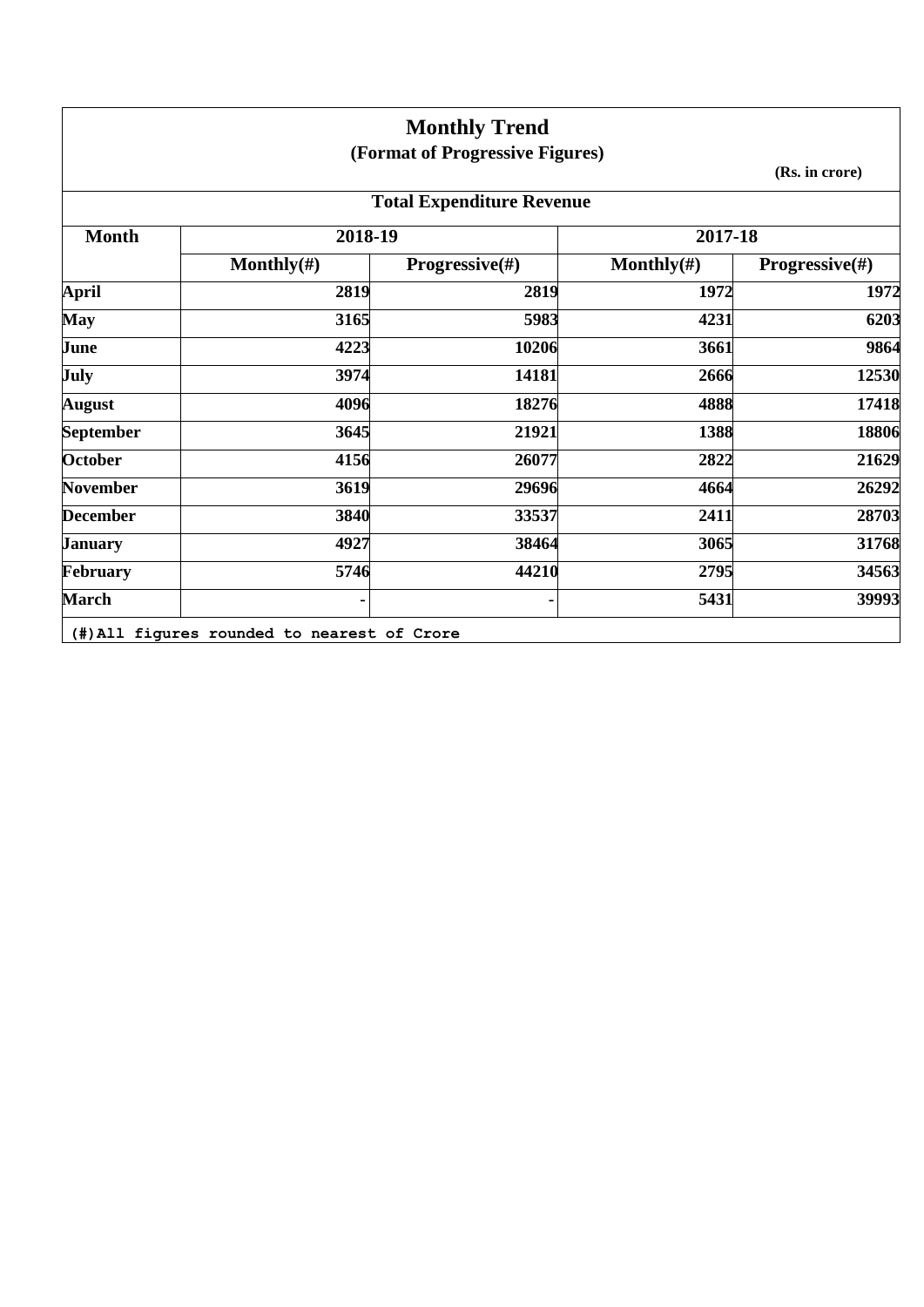| (Format of Progressive Figures)<br><b>Total Expenditure Capital</b> | 2017-18<br>Monthly $(\#)$                                    | (Rs. in crore)            |
|---------------------------------------------------------------------|--------------------------------------------------------------|---------------------------|
|                                                                     |                                                              |                           |
|                                                                     |                                                              |                           |
|                                                                     |                                                              |                           |
|                                                                     |                                                              |                           |
|                                                                     |                                                              | <b>Progressive</b> $(\#)$ |
| 139                                                                 | 180                                                          | 180                       |
| 174                                                                 | 475                                                          | 655                       |
| 441                                                                 | 495                                                          | 1150                      |
|                                                                     | 722                                                          | 1872                      |
|                                                                     | 337                                                          | 2210                      |
|                                                                     | 258                                                          | 2467                      |
|                                                                     | 560                                                          | 3027                      |
|                                                                     | 677                                                          | 3704                      |
|                                                                     | 617                                                          | 4321                      |
|                                                                     | 1160                                                         | 5481                      |
|                                                                     | 420                                                          | 5901                      |
|                                                                     | 4227                                                         | 10128                     |
|                                                                     | 1048<br>1415<br>2126<br>2438<br>3024<br>3710<br>4443<br>5444 |                           |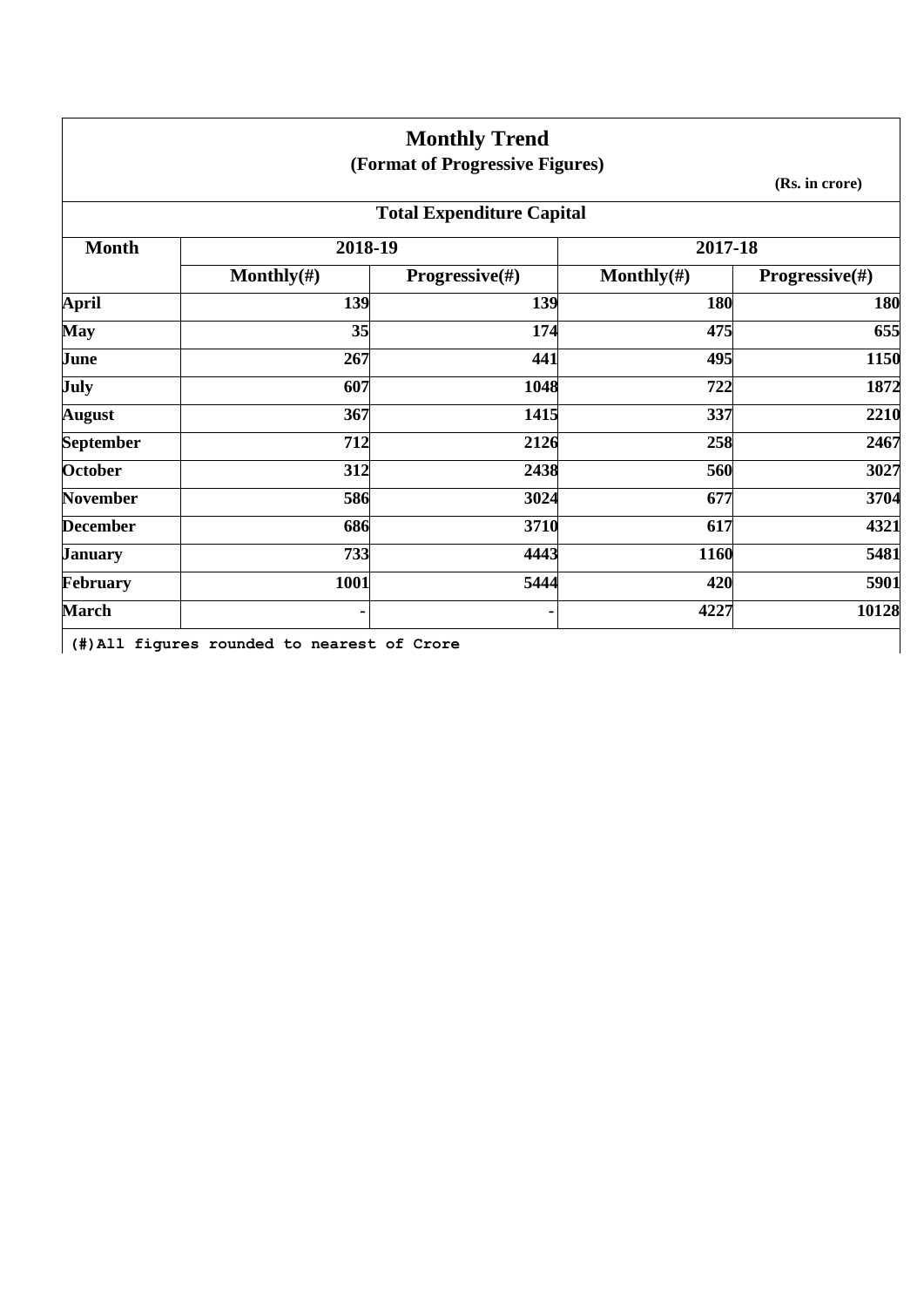|                  |                | <b>Monthly Trend</b>            |                |                           |
|------------------|----------------|---------------------------------|----------------|---------------------------|
|                  |                | (Format of Progressive Figures) |                |                           |
|                  |                |                                 |                | (Rs. in crore)            |
|                  |                | <b>Expenditure Interest</b>     |                |                           |
| <b>Month</b>     | 2018-19        |                                 | 2017-18        |                           |
|                  | Monthly $(\#)$ | <b>Progressive</b> $(\#)$       | Monthly $(\#)$ | <b>Progressive</b> $(\#)$ |
| <b>April</b>     | 192            | 192                             |                | ٠                         |
| <b>May</b>       | 173            | 366                             | 1580           | 1580                      |
| June             | 240            | 606                             | 127            | 1707                      |
| July             | 382            | 987                             | 504            | 2211                      |
| <b>August</b>    | 311            | 1298                            | 255            | 2466                      |
| <b>September</b> | 212            | 1510                            | 203            | 2669                      |
| <b>October</b>   | 489            | 1999                            | 405            | 3075                      |
| <b>November</b>  | 165            | 2163                            | 147            | 3222                      |
| <b>December</b>  | 249            | 2412                            | 239            | 3460                      |
| <b>January</b>   | 423            | 2835                            | 380            | 3840                      |
| February         | 273            | 3108                            | 258            | 4097                      |
| <b>March</b>     | ۰              |                                 | 472            | 4570                      |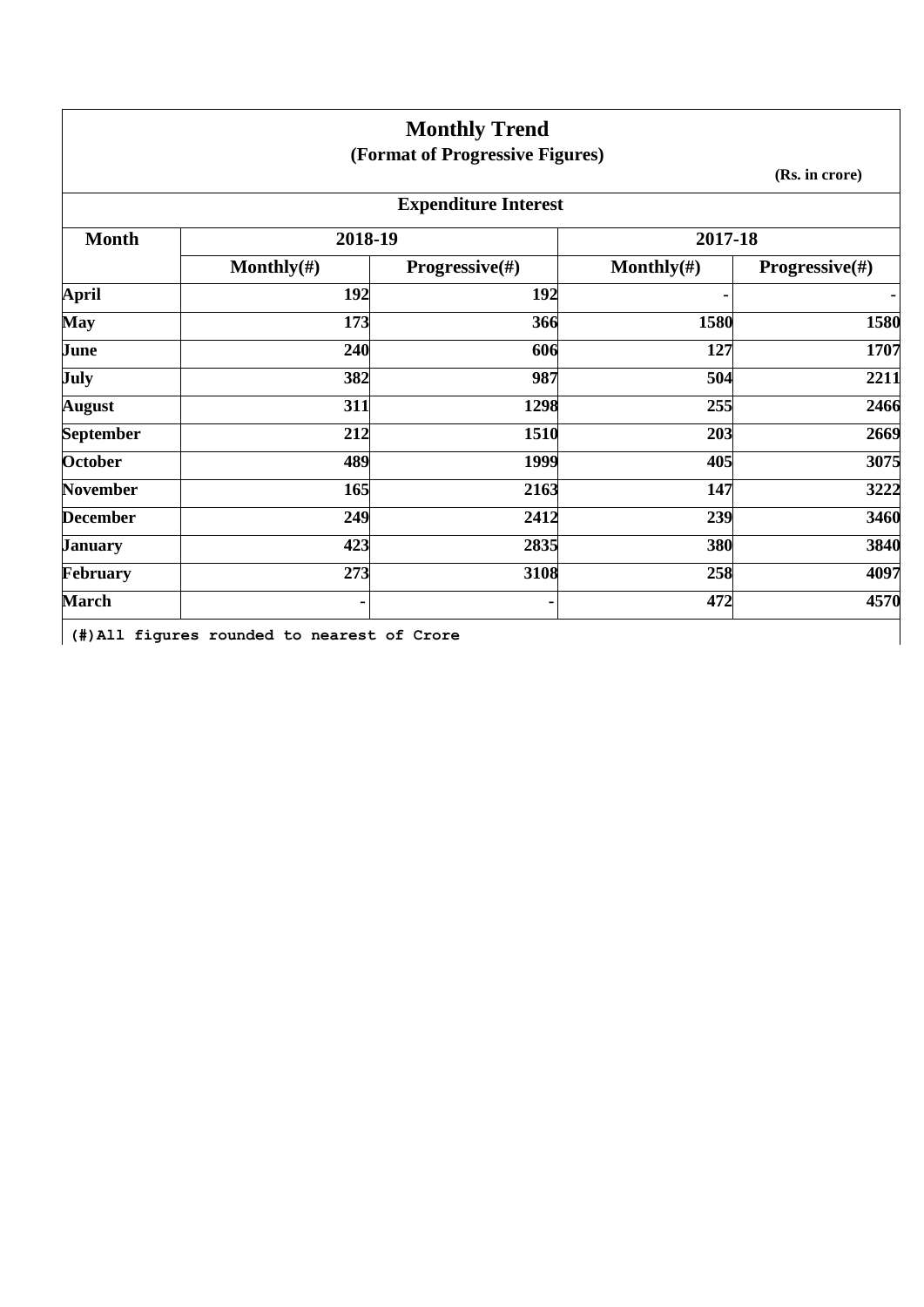|                  |                | <b>Monthly Trend</b><br>(Format of Progressive Figures) |                |                           |
|------------------|----------------|---------------------------------------------------------|----------------|---------------------------|
|                  |                |                                                         |                | (Rs. in crore)            |
|                  |                | <b>Loan and Advances Disbursed</b>                      |                |                           |
| <b>Month</b>     | 2018-19        |                                                         | 2017-18        |                           |
|                  | Monthly $(\#)$ | Progressive(#)                                          | Monthly $(\#)$ | <b>Progressive</b> $(\#)$ |
| <b>April</b>     |                |                                                         |                | $\blacksquare$            |
| <b>May</b>       |                | 01                                                      |                |                           |
| June             |                | 01                                                      |                |                           |
| July             | 15             | <b>16</b>                                               |                |                           |
| <b>August</b>    | 03             | 19                                                      |                |                           |
| <b>September</b> | 09             | 28                                                      |                |                           |
| <b>October</b>   | 03             | 31                                                      |                |                           |
| <b>November</b>  |                | 31                                                      |                |                           |
| <b>December</b>  | 11             | 43                                                      |                |                           |
| <b>January</b>   | 6              | 49                                                      | 03             | 03                        |
| February         | 8              | 57                                                      | 01             | 04                        |
| <b>March</b>     |                |                                                         | 21             | 25                        |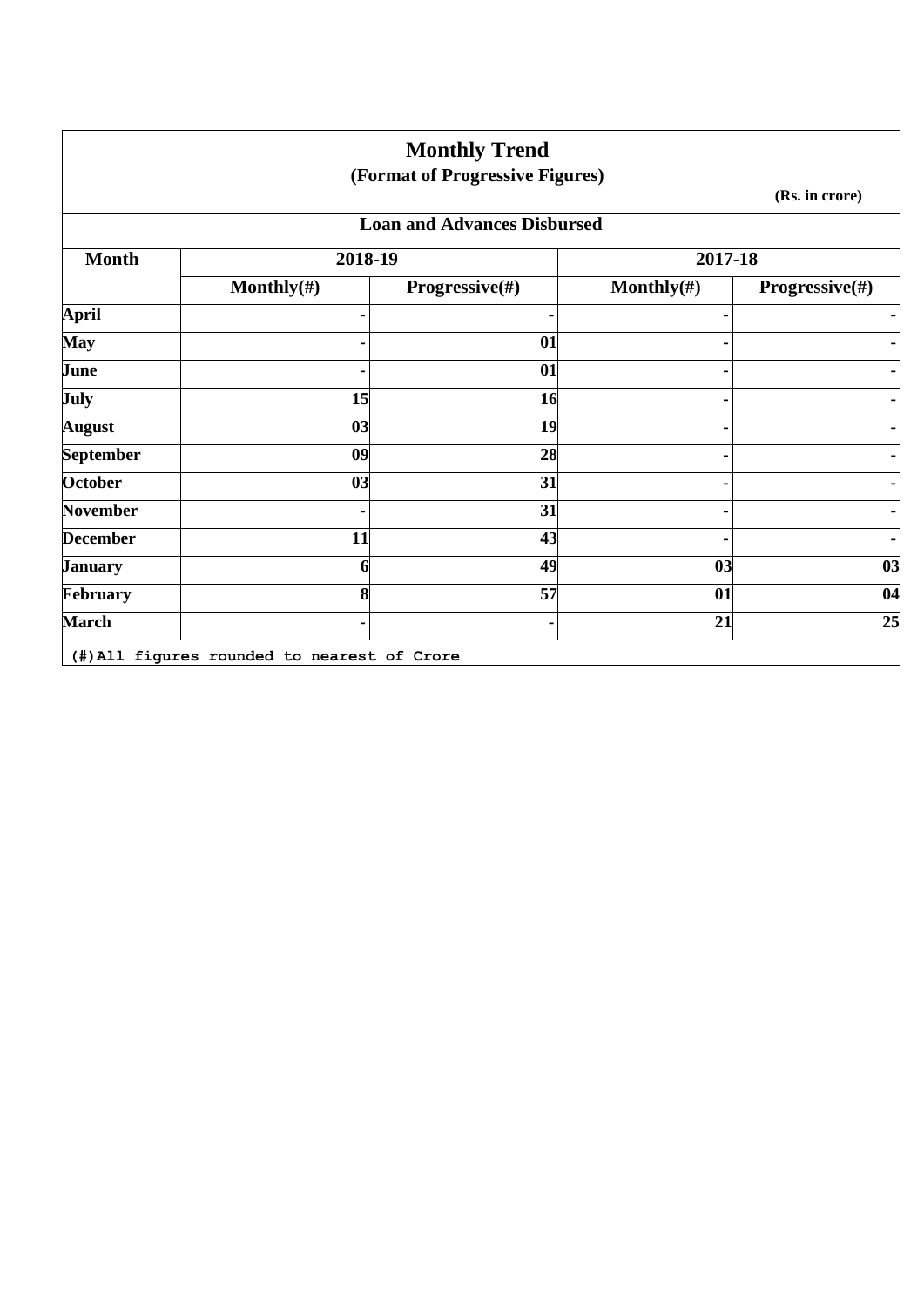|                  |                | <b>Monthly Trend</b>            |                |                |
|------------------|----------------|---------------------------------|----------------|----------------|
|                  |                | (Format of Progressive Figures) |                | (Rs. in crore) |
|                  |                | <b>Revenue Surplus</b>          |                |                |
| <b>Month</b>     | 2018-19        |                                 | 2017-18        |                |
|                  | Monthly $(\#)$ | <b>Progressive</b> $(\#)$       | Monthly $(\#)$ | Progressive(#) |
| <b>April</b>     | 432            | 432                             | $(-)263$       | $(-)263$       |
| <b>May</b>       | 629            | 1061                            | $(-)436$       | $(-)699$       |
| June             | $(-)517$       | 544                             | $(-)191$       | $(-)891$       |
| July             | 951            | 1493                            | 4166           | 3275           |
| <b>August</b>    | $(-)448$       | 1047                            | $(-)2027$      | 1248           |
| <b>September</b> | 1276           | 2321                            | 2266           | 3515           |
| October          | $(-)1108$      | 1214                            | 597            | 4111           |
| <b>November</b>  | 352            | 1565                            | $(-)189$       | 3923           |
| <b>December</b>  | 572            | 2137                            | 1185           | 5108           |
| <b>January</b>   | $(-)872$       | 1265                            | $(-)12$        | 5098           |
| February         | $(-)1107$      | 158                             | 1607           | 6705           |
| <b>March</b>     |                |                                 | 1823           | 8529           |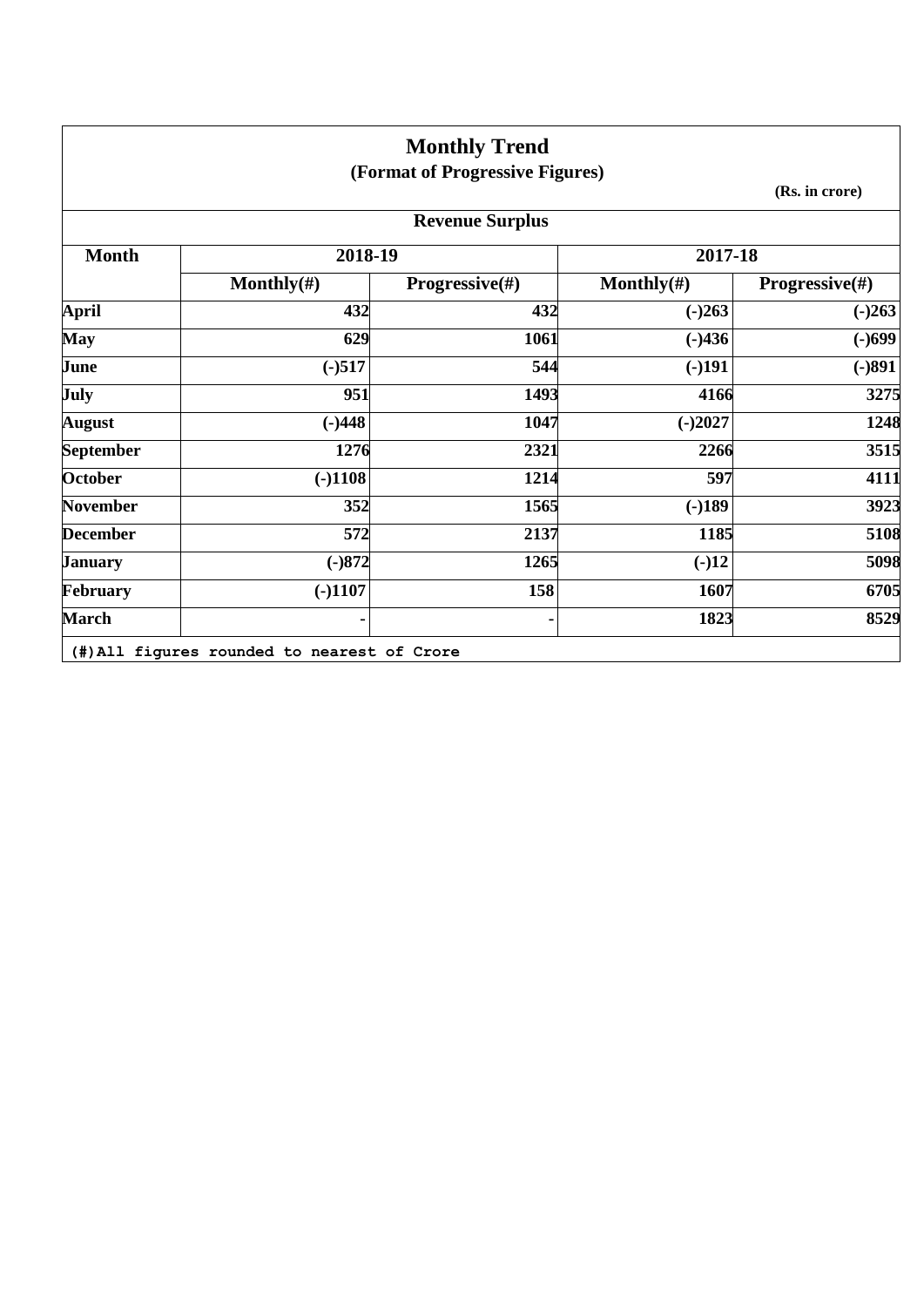|                  |                | <b>Monthly Trend</b><br>(Format of Progressive Figures) |                |                           |  |
|------------------|----------------|---------------------------------------------------------|----------------|---------------------------|--|
|                  | (Rs. in crore) |                                                         |                |                           |  |
|                  |                | <b>Fiscal Deficit</b>                                   |                |                           |  |
| <b>Month</b>     | 2018-19        |                                                         | 2017-18        |                           |  |
|                  | Monthly $(\#)$ | <b>Progressive</b> $(\#)$                               | Monthly $(\#)$ | <b>Progressive</b> $(\#)$ |  |
| <b>April</b>     | $(-)293$       | $(-)293$                                                | 443            | 443                       |  |
| <b>May</b>       | $(-)595$       | $(-)888$                                                | 911            | 1354                      |  |
| June             | 784            | $(-)104$                                                | 686            | 2041                      |  |
| <b>July</b>      | $(-)329$       | $(-)431$                                                | $(-)3444$      | $(-)1404$                 |  |
| <b>August</b>    | 818            | 385                                                     | 2364           | 961                       |  |
| <b>September</b> | $(-)555$       | $(-)169$                                                | $(-)2008$      | $(-)1049$                 |  |
| <b>October</b>   | 1423           | 1252                                                    | $(-)37$        | $(-)1085$                 |  |
| <b>November</b>  | 234            | 1487                                                    | 866            | $(-)220$                  |  |
| <b>December</b>  | 124            | 1612                                                    | $(-)568$       | $(-)788$                  |  |
| <b>January</b>   | 1611           | 3223                                                    | 1175           | 384                       |  |
| <b>February</b>  | 2116           | 5339                                                    | $(-)1188$      | $(-)804$                  |  |
| <b>March</b>     |                |                                                         | 2424           | 1620                      |  |